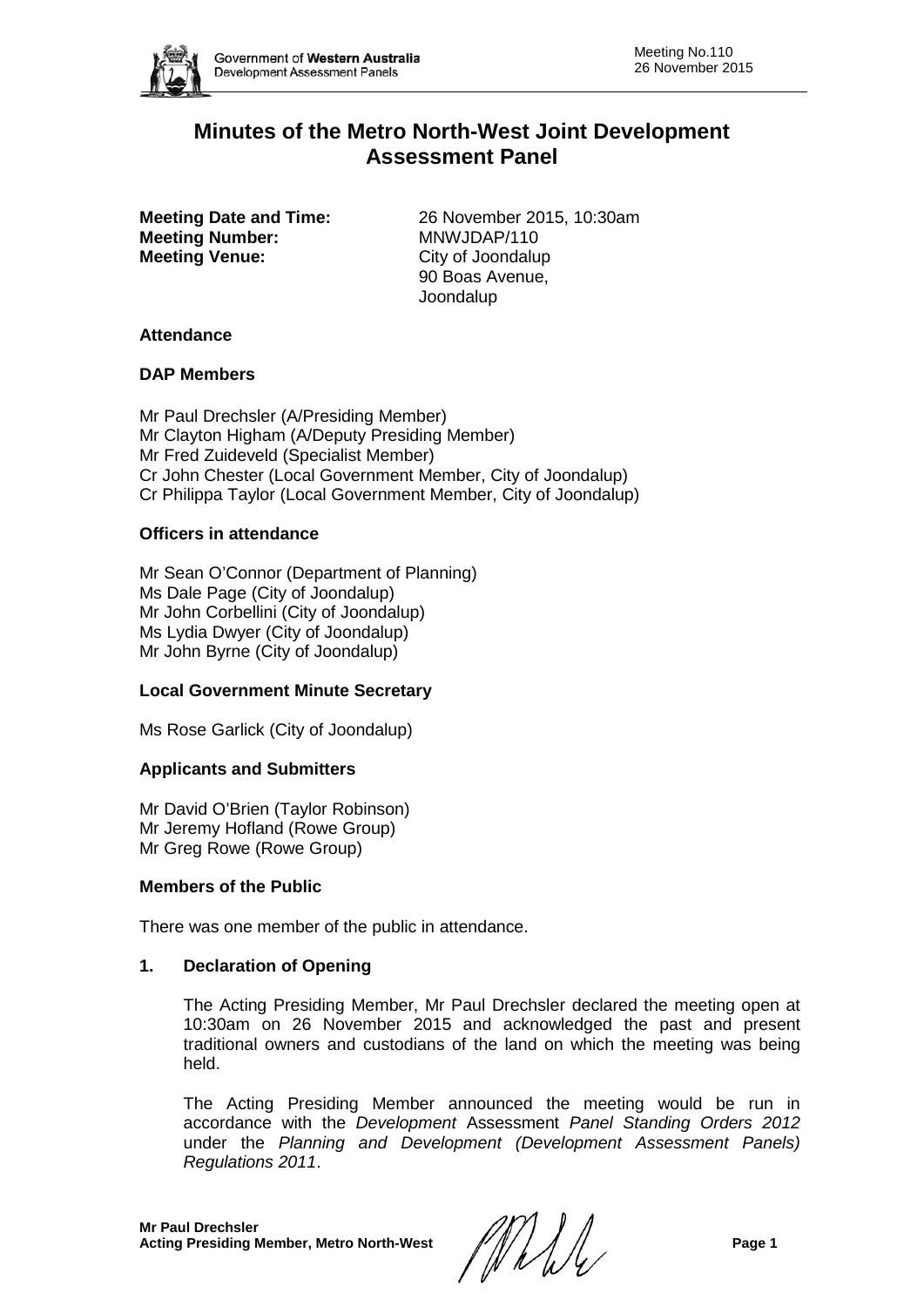

The Acting Presiding Member advised that the meeting is being audio recorded in accordance with Section 5.16 of the Standing Orders 2012; No Recording of Meeting, which states: *'A person must not use any electronic, visual or audio recording device or instrument to record the proceedings of the DAP meeting unless the Acting Presiding Member has given permission to do so.'* The Acting Presiding Member granted permission for the minute taker to record proceedings for the purpose of the minutes only.

# **2. Apologies**

Ms Karen Hyde (Presiding Member)

## **3. Members on Leave of absence**

Nil

#### **4. Noting of minutes**

Minutes of the Metro North-West JDAP Meeting No. 108 held on 20 November 2015 and Meeting No. 109 held on 23 November 2015 were not available for noting at the time of the meeting.

#### **5. Declaration of Due Consideration**

All members declared that they had duly considered the documents.

#### **6. Disclosure of interests**

Nil

## **PROCEDURAL MOTION**

**Moved by: Mr Clayton Higham <b>Seconded by:** Mr Paul Drechsler

That the application at Item 9.1 be heard prior to the application at Item 8.1.

## **The Procedural Motion was put and CARRIED UNANIMOUSLY.**

## **7. Deputations and presentations**

**7.1** Mr Jeremy Hofland (Rowe Group) addressed the DAP for the application at Item 8.1. The presentation supported the application and recommended that the proposal be deferred.

*The presentation at Item 7.1 was heard prior to the application at Item 8.1.*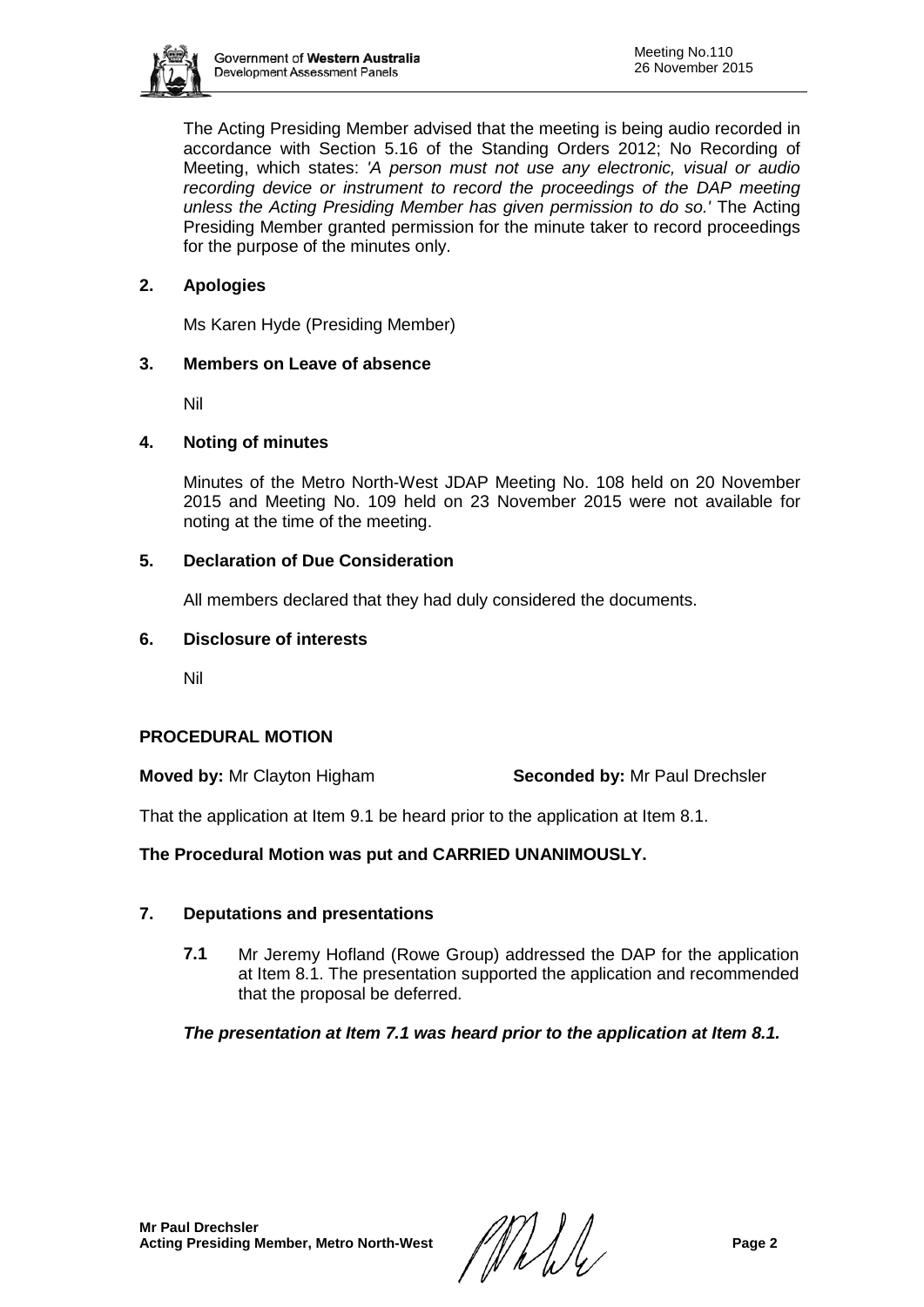

# **8. Form 1 - Responsible Authority Reports – DAP Application**

**8.1** Property Location: Lot 9 (937) Whitfords Avenue, Woodvale Application Details: Proposed three storey mixed use development Applicant: Rowe Group Owner: Citypride Holdings Pty Ltd Responsible authority: City of Joondalup DoP File No: DAP/15/00832

## **REPORT RECOMMENDATION / PRIMARY MOTION**

**Moved by:** Cr John Chester **Seconded by:** Cr Philippa Taylor

That the Metro North-West JDAP resolves to:

**Refuse** DAP Application reference (DAP/15/00832) and accompanying plans (Job 8118 pages 1-10 of 10 Rev Ci) in accordance with regulation 17 of the *Planning and Development (Development Assessment Panels) Regulations 2011*, for the following reasons:

#### **Reasons:**

- 1. Having due regard to the matters set out in subclauses  $67 \, (\text{m})$ ,  $(\text{p})$ ,  $(\text{y})$ and (za) of Schedule 2 of the *Planning and Development (Local Planning Schemes) Regulations 2015* the proposed development is considered to be incompatible with the existing Woodvale district centre and the amenity of the area as it does not present an attractive façade to the surrounding commercial centre due to the prominence of the basement extract fan stack, excessive bulk due to large areas of blank wall, without glazing or other articulation, on the eastern and western elevations of the development and a lack of landscaping.
- 2. Having due regard to the matters set out in subclauses 67 (s), (y) and (za) of Schedule 2 of the *Planning and Development (Local Planning Schemes) Regulations 2015* the proposed development is not considered to provide adequate access or egress to the development as no rights of access exist to the proposed basement car park and the design of the basement access does not adequately address sightlines and associated safety concerns.
- 3. Having due regard to the matters set out in of clauses 67 (s), (v), (w), (y) and (za) of Schedule 2 of the *Planning and Development (Local Planning Schemes) Regulations 2015* the proposed development is not considered to appropriately accommodate the required access arrangements for the Woodvale district centre as the proposal will remove access to adjoining sites from Whitfords Avenue both during and after the construction of the development.
- 4. The proposed development does not meet the requirements of the *City of Joondalup District Planning Scheme No. 2* in relation to the amount of on-site car parking required, being 70 bays in lieu of 134 bays. It is considered that the number of on-site car parking bays is not sufficient to cater for the demand of the proposed development.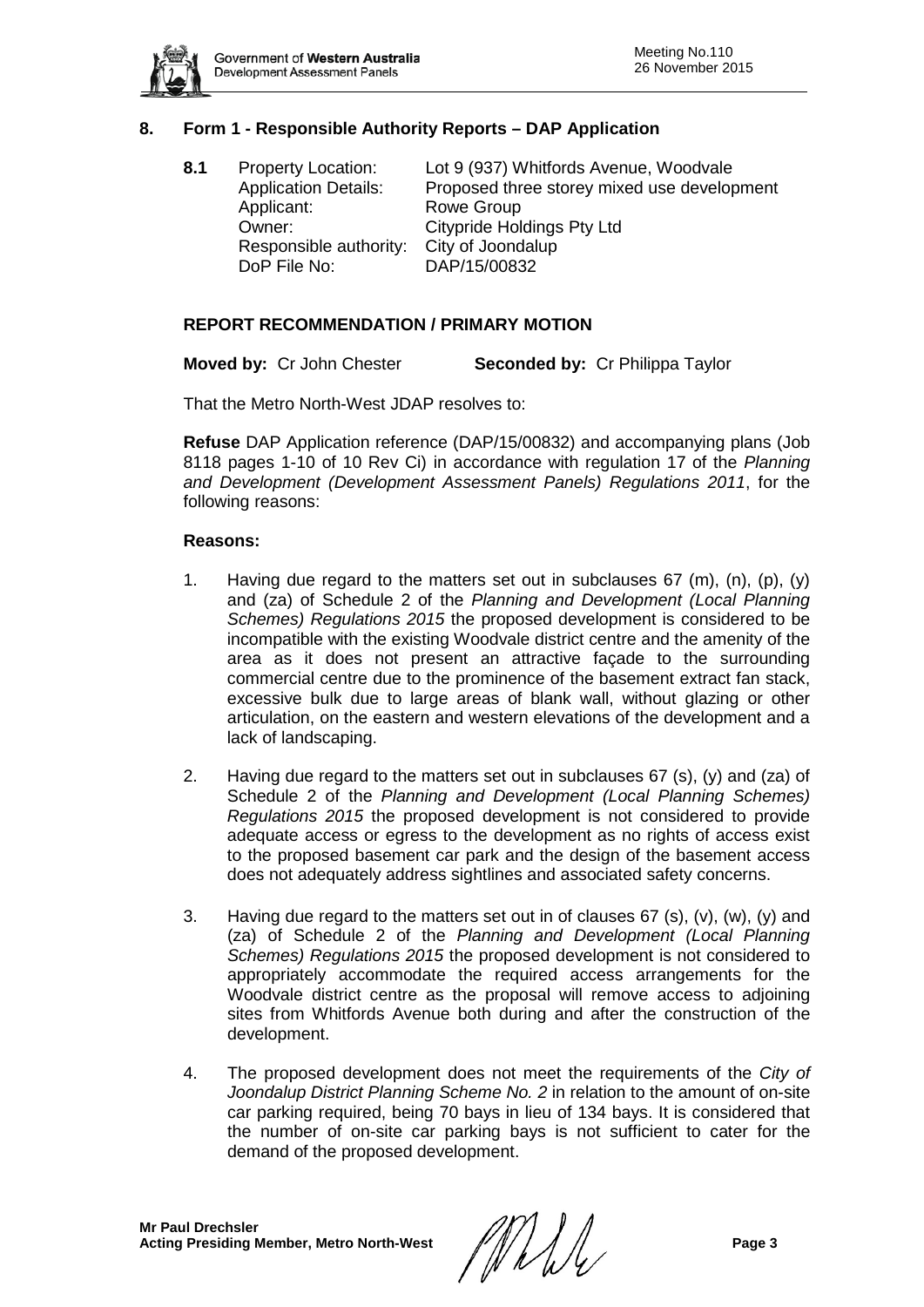

## **PROCEDURAL MOTION**

**Moved by:** Mr Clayton Higham **Seconded by:** Mr Fred Zuideveld

That the application be deferred for a period of three months to enable the applicant to:

- 1. Give further consideration to the building setbacks and building bulk;
- 2. To provide perspective drawings to show all facades of the proposal for each stage of the development;
- 3. To provide further information in relation to how the parking requirements of the City can be met at each stage of the development.

## **The Procedural Motion was put and CARRIED UNANIMOUSLY.**

**9. Form 2 – Responsible Authority Reports - Amending or cancelling DAP development approval**

| 9.1 | <b>Property Location:</b>   | Lot 40 (6) and Lot 201 (8) Packard Street,<br>Joondalup                                   |
|-----|-----------------------------|-------------------------------------------------------------------------------------------|
|     | <b>Application Details:</b> | Amendments to approved additions to existing<br>warehouse and new warehouse, showroom and |
|     |                             | lunch bar development                                                                     |
|     | Applicant:                  | <b>Taylor Robinson</b>                                                                    |
|     | Owner:                      | Gypsy Hill Pty Ltd                                                                        |
|     | Responsible authority:      | City of Joondalup                                                                         |
|     | DoP File No:                | DAP/15/00786                                                                              |

## **REPORT RECOMMENDATION / PRIMARY MOTION**

**Moved by:** Cr John Chester **Seconded by:** Cr Philippa Taylor

That the Metro North-West Joint Development Assessment Panel resolves to:

- 1. **Accept** that the DAP Application reference DAP/15/00786 as detailed on the DAP Form 2 dated 21 September 2015 is appropriate for consideration in accordance with regulation 17 of the *Planning and Development (Development Assessment Panels) Regulations 2011*;
- 2. **Approve** the DAP Application reference DAP/15/00786 as detailed on the DAP Form 2 dated 21 September 2015 and accompanying plans DA1 (revision D), DA1.1 (revision D), DA2 (revision D), DA3 (revision D) and DA4 (revision D) in accordance with the provisions of Clause 68(2) of the *Planning and Development (Local Planning Scheme) Regulations 2015*  Schedule 2 and the Metropolitan Region Scheme, for the amendments to the approved additions to existing warehouse and new warehouse, showroom and lunch bar development at Lot 40 (6) and Lot 201 (8) Packard Street, Joondalup, subject to: